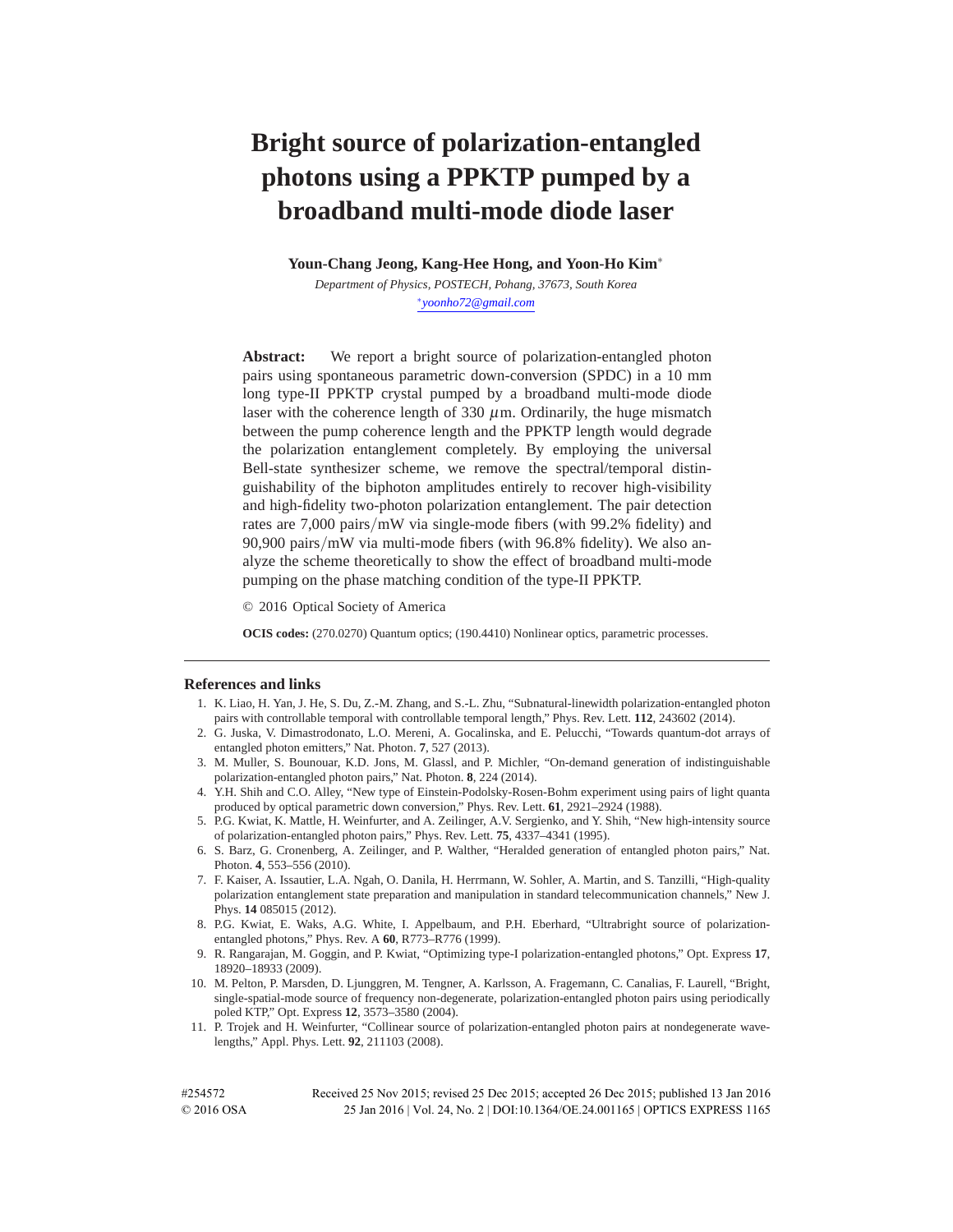- 12. F. Steinlechner, P. Trojek, M. Jofre, H. Weier, D. Perez, T. Jennewein, R. Ursin, J. Rarity, M.W. Mitchell, J.P. Torres, H. Weinfurter, and V. Pruneri, "A high-brightness source of polarization-entangled photons optimized for applications in free space," Opt. Express **20**, 9640–9649 (2012).
- 13. S. Takeuchi, "Beamlike twin-photon generation by use of type II parametric downconversion," Opt. Lett. **26**, 843–845 (2001).
- 14. Y.-H. Kim, "Quantum interference with beamlike type-II spontaneous parametric down-conversion," Phys. Rev. A **68**, 013804 (2003).
- 15. X.-L. Niu, Y.-F. Huang, G.-Y. Xiang, G.-C. Guo, and Z.Y. Ou, "Beamlike high-brightness source of polarizationentangled photon pairs," Opt. Lett. **33**, 968–970 (2008).
- 16. H.-P. Lo, A. Yabushita, C.-W. Luo, P. Chen, and T. Kobayashi, "Beamlike photon-pair generation for two-photon interference and polarization entanglement," Phys. Rev. A **83**, 022313 (2011).
- 17. M. Fiorentino, C.E. Kuklewicz, and F.N.C. Wong, "Source of polarization entanglement in a single periodically poled KTiOPO4 crystal with overlapping emission cones," Opt. Express **13**, 127–135 (2005).
- 18. F. Steinlechner, S. Ramelow, M. Jofre, M. Gilaberte, T. Jennewein, J.P. Torres, M.W. Mitchell, and V. Pruneri, "Phase-stable source of polarization-entangled photons in a linear double-pass configuration," Opt. Express **21**, 11943–19951 (2013).
- 19. T.E. Keller and M.H. Rubin, "Theory of two-photon entanglement for spontaneous parametric down-conversion driven by a narrow pump pulse," Phys. Rev. A **56**, 1534–1541 (1997).
- 20. W.P. Grice and I.A. Walmsley, "Spectral information and distinguishability in type-II down-conversion with a broadband pump," Phys. Rev. A **56**, 1627–1634 (1997).
- 21. Y.-H. Kim, S.P. Kulik, M.H. Rubin, and Y. Shih, "Comment on "Dispersion-independent high-visibility quantum interference in ultrafast parametric down-conversion," Phys. Rev. Lett. **86**, 4710 (2001).
- 22. Y.-H. Kim, V. Berardi, M.V. Chekhova, and Y. Shih, "Anticorrelation effect in femtosecond-pulse pumped type-II spontaneous parametric down-conversion," Phys. Rev. A **64**, 011801(R) (2001).
- 23. A.V. Sergienko, M. Atature, Z. Walton, G. Zjaeger, B.E.A. Saleh, and M.C. Teich, "Quantum cryptography using femtosecond-pulsed parametric down-conversion," Phys. Rev. A **60**, R2622 (1999).
- 24. Y.-H. Kim, M.V. Chekova, S.P. Kulick, M.H. Rubin, and Y. Shih, "Interferometric Bell-state preparation using femtosecond-pulse-pumped spontaneous parametric down-conversion," Phys. Rev. A **63**, 062301 (2001).
- 25. M. Fiorentino and R.G. Beausoleil, "Compact sources of polarization-entangled photons," Opt. Express **16**, 20149–20156 (2008).
- 26. P.G. Evans, R.S. Bennink, W.P. Grice, and T.S. Humble, "Bright source of spectrally uncorrelated polarizationentangled photons with nearly single-mode emission," Phys. Rev. Lett. **105**, 253601 (2010).
- 27. Y.-H. Kim, S.P. Kulik, and Y. Shih, "High-intensity pulsed source of space-time and polarization doubleentangled photon pairs," Phys. Rev. A **62**, 011802(R) (2000).
- 28. Y.-H. Kim, S.P. Kulik, and Y. Shih, "Bell-state preparation using pulsed nondegenerate two-photon entanglement," Phys. Rev. A **63**, 060301(R) (2001).
- 29. T.Sh. Iskhakov, I.N. Agafonov, M.V. Chekhova, and G. Leuchs, "Polarization-entangled light pulses of  $10^5$  photons," Phys. Rev. Lett. **109**, 150502 (2012).
- 30. Y.-H. Kim and W.P. Grice, "Generation of pulsed polarization-entangled two-photon state via temporal and spectral engineering," J. Mod. Opt. **49**, 2309–2323 (2002).
- 31. Y.-H. Kim, S.P. Kulik, M.V. Chekhova, W.P. Grice, and Y. Shih, "Experimental entanglement concentration and universal Bell-state synthesizer," Phys. Rev. A **67**, 010301(R) (2003).
- 32. M. Fiorentino, G. Messin, C.E. Kuklewicz, F.N.C. Wong, and J.H. Shapiro, "Generation of ultrabright tunable polarization entanglement without spatial, spectral, or temporal constraints," Phys. Rev. A **69**, 041801(R) (2004).
- 33. T. Kim, M. Fiorentino, and F.N.C. Wong, "Phase-stable source of polarization-entangled photons using a polarization Sagnac interferometer," Phys. Rev. A **73**, 012316 (2006).
- 34. A. Fedrizzi, T. Herbst, A. Poppe, T. Jennewein, and A. Zeilinger, "A wavelength-tunable fiber-coupled source of narrowband entangled photons," Opt. Express **15**, 15377–15386 (2007).
- 35. O. Kuzucu and F.N.C. Wong, "Pulsed Sagnac source of narrow-band polarization-entangled photons," Phys. Rev. A **77**, 032314 (2008).
- 36. M. Hentschel, H. Hubel, A. Poppe, and A. Zeilinger, "Three-color Sagnac source of polarization-entangled pho- ¨ ton pairs," Opt. Express **17**, 23153–23159 (2009).
- 37. A. Predojevic, S. Grabher, and G. Weihs, "Pulsed Sagnac source of polarization entangled photon pairs," Opt. Express **20**, 25022–25029 (2012).
- 38. S.-Y. Baek, O. Kwon, and Y.-H. Kim, "High-Resolution Mode-Spacing Measurement of the Blue-Violet Diode Laser Using Interference of Felds Created with Time Delays Greater than the Coherence Time," Jpn. J. Appl. Phys. **46**, 7720–7723 (2007).
- 39. O. Kwon, Y.-S. Ra, and Y.-H. Kim, "Coherence properties of spontaneous parametric down-conversion pumped by a multi-mode cw diode laser," Opt. Express **17**, 13059–13069 (2009).
- 40. O. Kwon, K.-K. Park, Y.-S. Ra, Y.-S. Kim, and Y.-H. Kim, "Time-bin entangled photon pairs from spontaneous parametric down-conversion pumped by a cw multi-mode diode laser," Opt. Express **21**, 25492–25500 (2013).
- 41. A. V. Sergienko, Y. Shih, and M. H. Rubin, "Experimental evaluation of a two-photon wave packet in type-II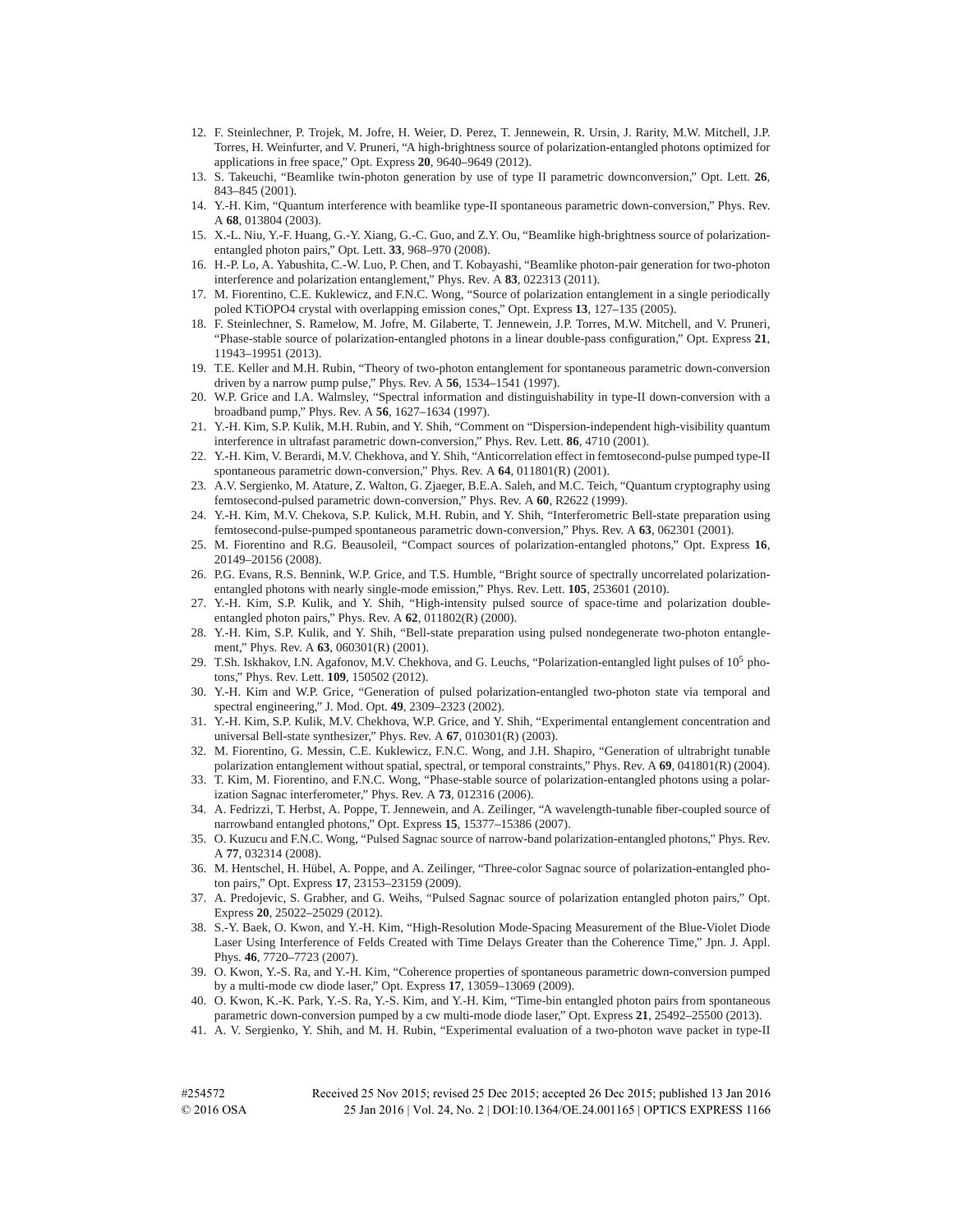parametric downconversion," J. Opt. Soc. Am. B **12**, 859 (1996).

#### **1. Introduction**

A source of polarization-entangled photons is an essential resource in various quantum information applications, including quantum computing, quantum teleportation, and quantum communication. Although solid state and atomic systems have recently shown the feasibility of entangled photon generation [1–3], spontaneous parametric down-conversion (SPDC) in a nonlinear optical crystal is by far the most versatile source of entangled photons due to comparably high generation rates and wide varieties of photonic quantum states SPDC can generate with high purity and fidelity.

SPDC generates photon pairs that are entangled in their spectral (and time) degrees of freedom and the degree of spectral/temporal entanglement depends on a variety of factors, including the bandwidth and coherence of the pump laser, the crystal properties, and wavelengths and polarizations of the photons. Various schemes based on SPDC have been proposed and implemented to generate polarization-entangled photon pairs. The first scheme made use of non-collinear type-I SPDC pumped by a monochromatic continuous-wave (cw) laser and a non-polarizing beam splitter for quantum interference of the photon pairs [4]. The schemes for generating polarization entangled photon pairs based on the monochromatic cw laser pumped SPDC include non-collinear type-II SPDC [5, 6], collinear type-II SPDC [7], two non-collinear type-I SPDC [8, 9], two collinear type-I SPDC [10–12], beamlike type-II SPDC [13–16], overlapping type-II emission cones [17], linear double pass scheme [18], etc.

It is important to mention that, to generate polarization-entangled photon pairs in the schemes mentioned above, the pump coherence length should be sufficiently larger than the crystal length. This requirement imposed a significant difficulty in generating polarization-entangled photons with high-purity and high-flux when the pump is switched to ultrafast lasers as the pulsed source of entangled photons have become essential for multi-photon based quantum information experiments. When type-II SPDC is pumped by an ultrafast pump with a short coherence time ( $\approx 100$  fs), the biphoton wavepackets responsible for polarization-entanglement become spectrally and temporally distinguishable, causing detrimental reduction of quantum interference [19–22]. This has forced experimentalists to use a very thin SPDC crystal and to use a narrowband spectral filters for SPDC photons to generate polarization-entangled photons, significantly reducing the useful photon flux [23].

The development of high-intensity pulsed source of polarization-entangled photons started with the somewhat unstable Mach-Zehnder scheme [24–26] and led to the interferometrically stable (but more difficult to achieve a high fidelity Bell state) cascaded crystal scheme [27–29]. In 2003, Kim *et al.* proposed and demonstrated the "universal Bell-state synthesizer" scheme in which a high-fidelity Bell state can be achieved by quantum interference of pulsed type-II SPDC at a polarizing beam splitter [30, 31]. The scheme is interferometrically stable and a high-fidelity Bell state can be achieved without spectral filtering and temporal compensation. The Sagnac scheme developed later operates on the same principle but the Bell state fidelity is affected by the quality of the dual-wavelength optics (waveplates, mirrors, and beam splitters) and the location of the nonlinear crystal within the loop [32–37] .

Experiments mentioned hitherto involved a monochromatic cw or an ultrafast pulse laser, which are bulky and expensive. Recently, high-power blue-violate cw diode lasers have become readily available at a very low cost but they have very short coherence lengths (several hundred

<sup>42.</sup> Y.-H. Kim, "Measurement of one-photon and two-photon wave packets in spontaneous parametric downconversion," J. Opt. Soc. Am. B **20**, 1959 (2003).

<sup>43.</sup> O. Kwon, Y.-S. Ra, and Y.-H. Kim, "Observing photonic de Broglie waves without the maximally-path-entangled  $|N,0\rangle + |0,N\rangle$  state," Phys. Rev. A **81**, 063801 (2010).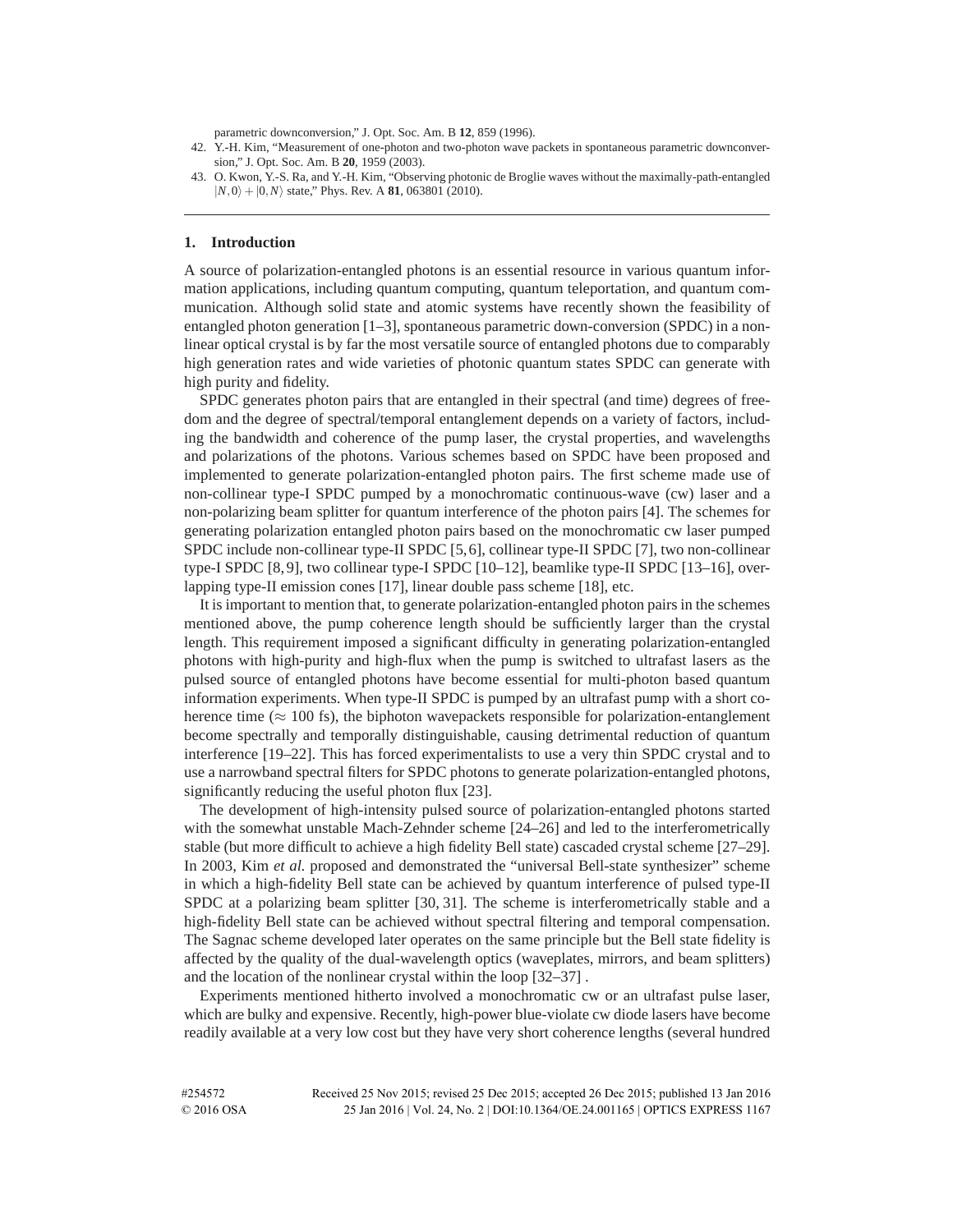$\mu$ m) due to the multi-mode broadband nature [38]. Coherence properties of SPDC pumped by a broadband cw multi-mode diode laser were studied [39] and it was recently reported that timebin entangled photon pairs can be generated by broadband multi-mode pumped SPDC [40]. It is, however, a challenging problem to develop a bright source of polarization entangled photon pairs based on SPDC pumped by a broadband multi-mode diode laser. To develop a high-flux source, the use of a long periodically poled nonlinear crystal is essential. Since the pump has an extremely short coherence length on the order of several hundred  $\mu$ m while the length of the periodically poled nonlinear crystal is on the order of several cm, the biphoton wavepackets responsible for polarization entanglement become distinguishable, causing severe degradation of polarization entanglement [19, 20, 24]

In this paper, we report a bright source of polarization-entangled photon pairs using a 10 mm long type-II PPKTP pumped by a broadband multi-mode cw diode laser with the coherence length of 330  $\mu$ m. Ordinarily, the huge mismatch between the pump coherence length and the PPKTP length would cause spectral/temporal distinguishability of the biphoton amplitudes, making it impossible to extract polarization entanglement. In this work, we adopt the "universal Bell-state synthesizer" scheme [31] and show that high-fidelity Bell-states can be generated even with such a huge mismatch between the pump coherence length and the crystal length. We demonstrate a bright source of polarization entangled photon pairs at 812 nm with the detection rate of 7,000 pairs*/*mW (via single-mode fibers and with the Bell-state fidelity of 99.2%) and 90,900 pairs*/*mW (via multi-mode fibers and with the Bell-state fidelity of 96.8%). We also demonstrate the spectral/temporal properties of the SPDC photons in a two-photon quantum interference experiment. Unlike typical type-II SPDC where the biphoton interference shows a triangular dip pattern for cw pumping and a Gaussian pattern for ultrafast pumping [31, 41, 42], the SPDC photons from the type-II PPKTP crystal exhibit the two-photon interference pattern similar to that of type-I SPDC [42]. We provide a full theoretical and numerical analysis to show that this interesting behavior is due to the interplay between the broadband cw multimode pumping and the phase matching condition of the type-II PPKTP.

#### **2. Experimental setup**

The schematic of the experiment is shown in Fig. 1. For generating the SPDC photons, a 10 mm long type-II PPKTP crystal with the poling period of 10  $\mu$ m was used. The PPKTP crystal was pumped by a multi-mode cw diode laser operating at 406.2 nm with the full width at half maximum (FWHM) bandwidth of roughly 0.5 nm. The spatial mode of the pump laser beam was cleaned up by passing the beam through a 1 m long single-mode optical fiber (SM400, Thorlabs). The pump laser was then focused at the PPKTP crystal and the measured pump power at the input face of the PPKTP crystal was 2 mW.

The temperature of the PPKTP crystal was maintained at 86*.*8◦C for degenerate non-collinear type-II SPDC, producing SPDC photons at the central wavelength of 812.4 nm with the FWHM bandwidth of 8.7 nm (e-ray) and 5.8 nm (o-ray). The SPDC photons make an angle of  $\pm 1.3^\circ$ with respect to the pump propagation direction. Note that, in the non-critical phase matching as in this case, the e-ray and the o-ray rings of the type-II SPDC overlap to produce a single ring, rather than two orthogonally polarized diverging rings observed in typical critical phase matching [5, 13, 14].

The polarization state in the two path modes 1 and 2 in Fig.  $1(a)$ , right after the PPKTP crystal, is in fact a mixed state,

$$
\frac{1}{2}(|H_1,V_2\rangle\langle V_2,H_1|+|V_1,H_2\rangle\langle H_2,V_1|),\tag{1}
$$

where  $|V\rangle$  and  $|H\rangle$  refer to the vertical and horizontal polarization state of a single photon,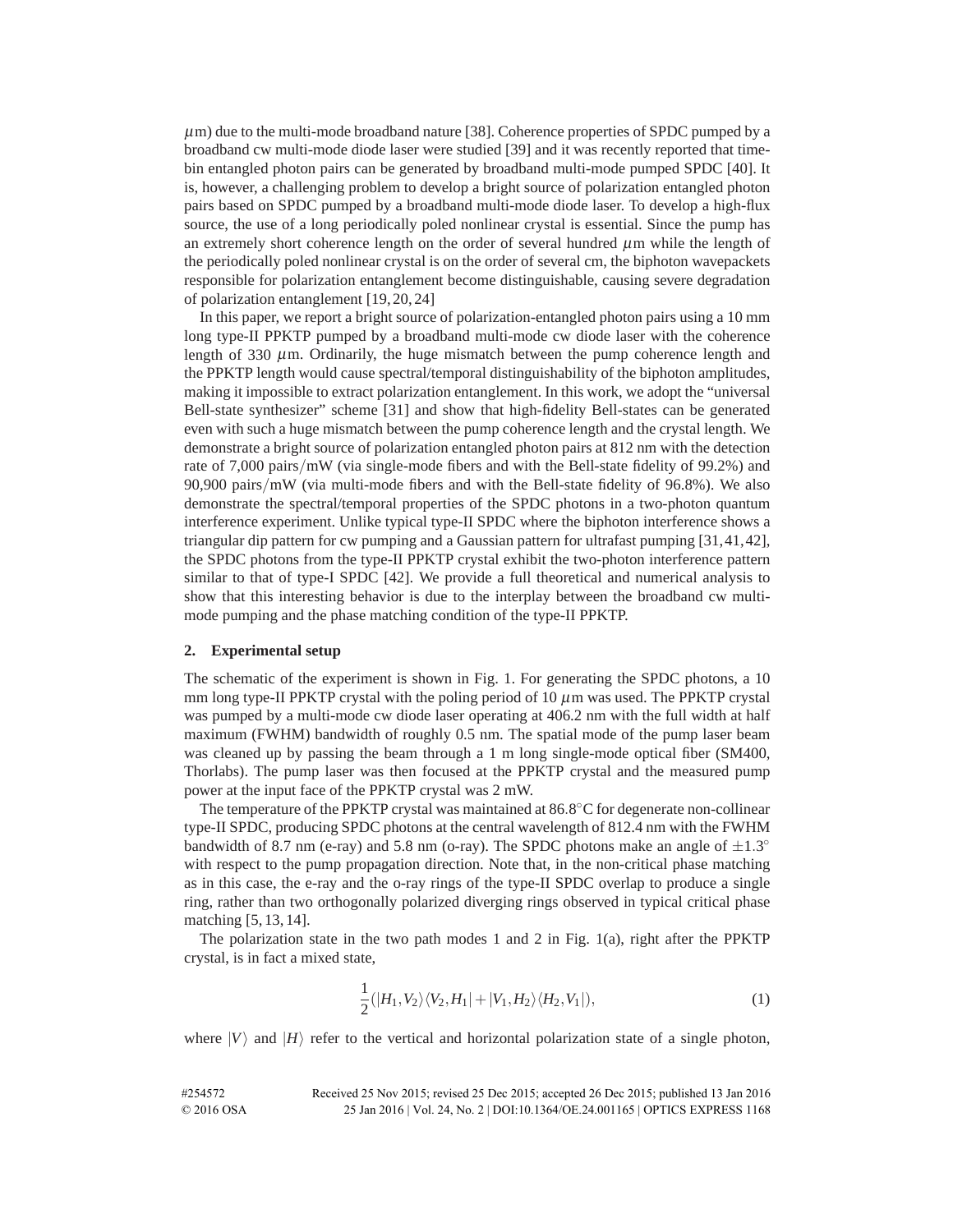

Fig. 1. Experimental schematic for the bright source of polarization-entangled photon pairs based on the "universal Bell-state synthesizer" scheme by using a 10 mm type-II PPKTP pumped by a broadband cw multi-mode diode laser. (a) Non-collinear type-II SPDC is used so that the signal (e-ray) and the idler (o-ray) photons emerge from the PPKTP crystal in overlapping concentric rings. Two conjugate path modes 1 and 2 (marked by small circles) were selected. (b) The signal and idler photons, after making their polarization state identical by using a half-wave plate (HWP), are made to overlap at the polarizing beam splitter (PBS) by a trombone prism (T) and collimated by collimation lenses (L1, L2). (c) The detection part consists of single photon detectors (D1, D2) and polarization analyzers (P1, P2).

respectively, and the subscript represents the path modes 1 and 2. This is due to the spectral/temporal distinguishability of the biphoton wavepackets introduced by the huge mismatch between the pump coherence length and the length of the PPKTP crystal [30]. The polarization mixed state is then transformed into a Bell state by using the "universal Bell-state synthesizer" scheme shown in Fig. 1(b) [31]. The SPDC photons in path modes 1 and 2 are selected and the half-wave plate (HWP) introduced in one of the input ports of the polarizing beam splitter (PBS) flips the polarization state,  $|H_2\rangle \leftrightarrow |V_2\rangle$ . The two photons are then overlapped at the PBS by adjusting their arrival times with a trombone prism and collimated by using collimation lenses. This scheme effectively erases the spectral/temporal distinguishability between the biphoton amplitudes  $|H_1,H_2\rangle$  and  $|V_1,V_2\rangle$  by re-routing e-ray and o-ray photons to the same output ports of the PBS regardless of their polarization states, so that the e-ray and the o-ray photons are always detected at D1 and D2, respectively. The photonic polarization state at the output of the PBS can then be written as a maximally entangled Bell state,

$$
\frac{1}{\sqrt{2}}(|H,H\rangle+|V,V\rangle). \tag{2}
$$

The polarization quantum state of the photon pair was then analyzed by two-photon quantum state tomography using a set of polarizers (P1 and P2) and single-photon detectors (D1 and D2) as shown in Fig. 1(c). No spectral filters were used before the detectors. The coincidence time window of the detectors was set at 6 ns.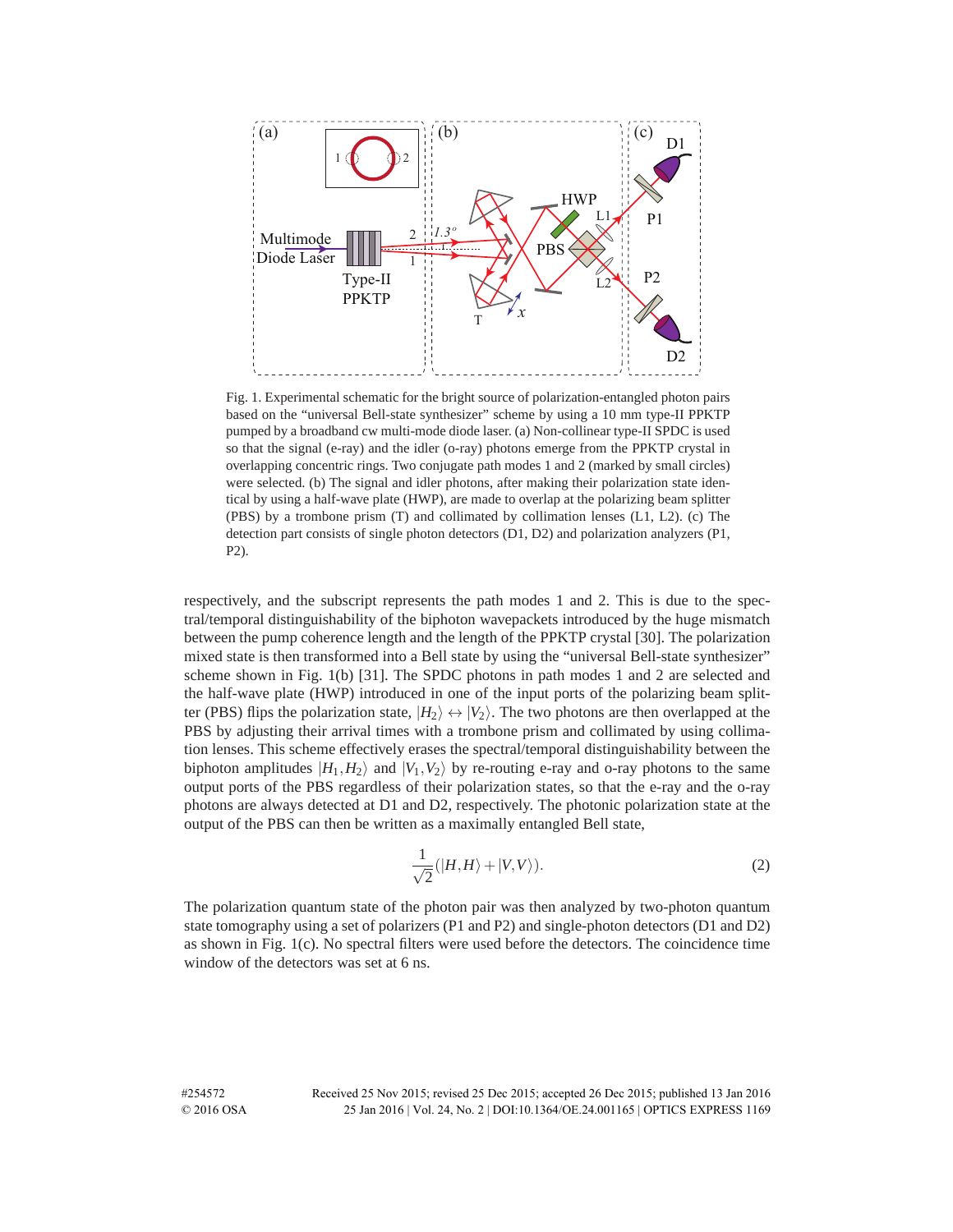#### **3. Theoretical analysis**

The density matrix  $\rho$  of the two-photon state generated via multi-mode diode laser pumped spontaneous parametric down conversion (SPDC) can be described as follows [38];

$$
\rho = \int d\omega_p \mathscr{S}(\omega_p) |\psi(\omega_p)\rangle \langle \psi(\omega_p)|. \tag{3}
$$

Here,  $\mathscr{S}(\omega_p)$  is the spectral power density of the pump that describes the weight of each spectral mode  $\omega_p$  and can be written as [39, 40, 43]

$$
\mathscr{S}(\omega_p) = \frac{\sum_{n=-N}^{N} \mathscr{S}_0(\omega_p) \, \delta(\omega_p - \omega_{p0} - n \Delta \omega_p)}{\sum_{n=-N}^{N} \mathscr{S}_0(\omega_{p0} + n \Delta \omega_p)},\tag{4}
$$

where  $\omega_{p0}$  is the central frequency of the pump,  $\Delta \omega_p$  is the mode spacing, and *n* is the mode number.  $\mathscr{S}_0(\omega_p)$  is the overall spectral profile of the pump that is assumed to be Gaussian centered at  $\omega_{p0}$ ,

$$
\mathscr{S}_0(\omega_p) \equiv \exp\left(-(\omega_p - \omega_{p0})^2/\delta \omega_p^2\right),\tag{5}
$$

with pump bandwidth  $\delta \omega_p$ .  $|\psi(\omega_p)\rangle$  is the state of the photon pair generated via type-II noncollinear SPDC with a monochromatic pump laser of frequency  $\omega_p$  and can be written as

$$
|\psi(\omega_p)\rangle \sim \int dk_o dk_e \int_0^L dz e^{i\Delta z} \delta(\omega_o + \omega_e - \omega_p) \times [\hat{a}_{1H}^\dagger(\omega_e)\hat{a}_{2V}^\dagger(\omega_o) + \hat{a}_{2H}^\dagger(\omega_e)\hat{a}_{1V}^\dagger(\omega_o)]|0\rangle, \tag{6}
$$

where  $\hat{a}_{1H}^{\dagger}(\omega)$  and  $\hat{a}_{1V}^{\dagger}(\omega)$ , respectively, are the creation operator for a horizontally and a vertically polarized photon of frequency  $\omega$  in mode 1 right after the crystal in Fig. 1. For mode 2,  $\hat{a}_{2H}^{\dagger}(\omega)$  and  $\hat{a}_{2V}^{\dagger}(\omega)$  are defined similarly.  $\Delta$  is the phase mismatch between the pump photon and down-converted photons, and *L* is the length of the crystal. Note that, in the non-critical phase matching as in this case, the e-ray and the o-ray rings of the type-II SPDC overlap to produce a single ring, rather than two orthogonally polarized diverging rings observed in typical critical phase matching [5, 13, 14]. Due to the use of PPKTP in generating the SPDC photons, the phase mismatch term is given as,

$$
\Delta = k_p - k_e - k_o - 2\pi/\Lambda,\tag{7}
$$

where  $k_p$ ,  $k_e$ , and  $k_o$  are the *k*-vector of pump, e-polarized and o-polarized photons within the PPKTP medium, respectively. The poling period of the crystal is  $\Lambda$ .

The spectral properties of type-II SPDC photon pairs can then be described by expanding the phase mismatch term  $\Delta$  about the central frequencies of the pump  $\Omega_p$ , e-polarized  $\Omega_e$ , and o-polarized Ω*<sup>o</sup>* photons. To the first order in frequency, we obtain

$$
\Delta = \Delta_0 - (\omega_p - \Omega_p)D_+ - \frac{1}{2}(\omega_o - \omega_e)D, \tag{8}
$$

where we set  $\Omega_p = \omega_{p0}$  and

$$
\Delta_0 = K_p - K_e - K_o - 2\pi/\Lambda \tag{9}
$$

is the zeroth order phase mismatch term with  $K_i = k_i(\Omega_i)$  with  $i = p, e$  and *o*. Under the ideal condition  $\Delta_0 = 0$  but in general this term is not zero even in the best circumstances. Other terms in eq. (8) are defined as

$$
D_{+} = \left[\frac{1}{u_o(\Omega_o)} + \frac{1}{u_o(\Omega_e)}\right] - \frac{1}{u_o(\Omega_p)},\tag{10}
$$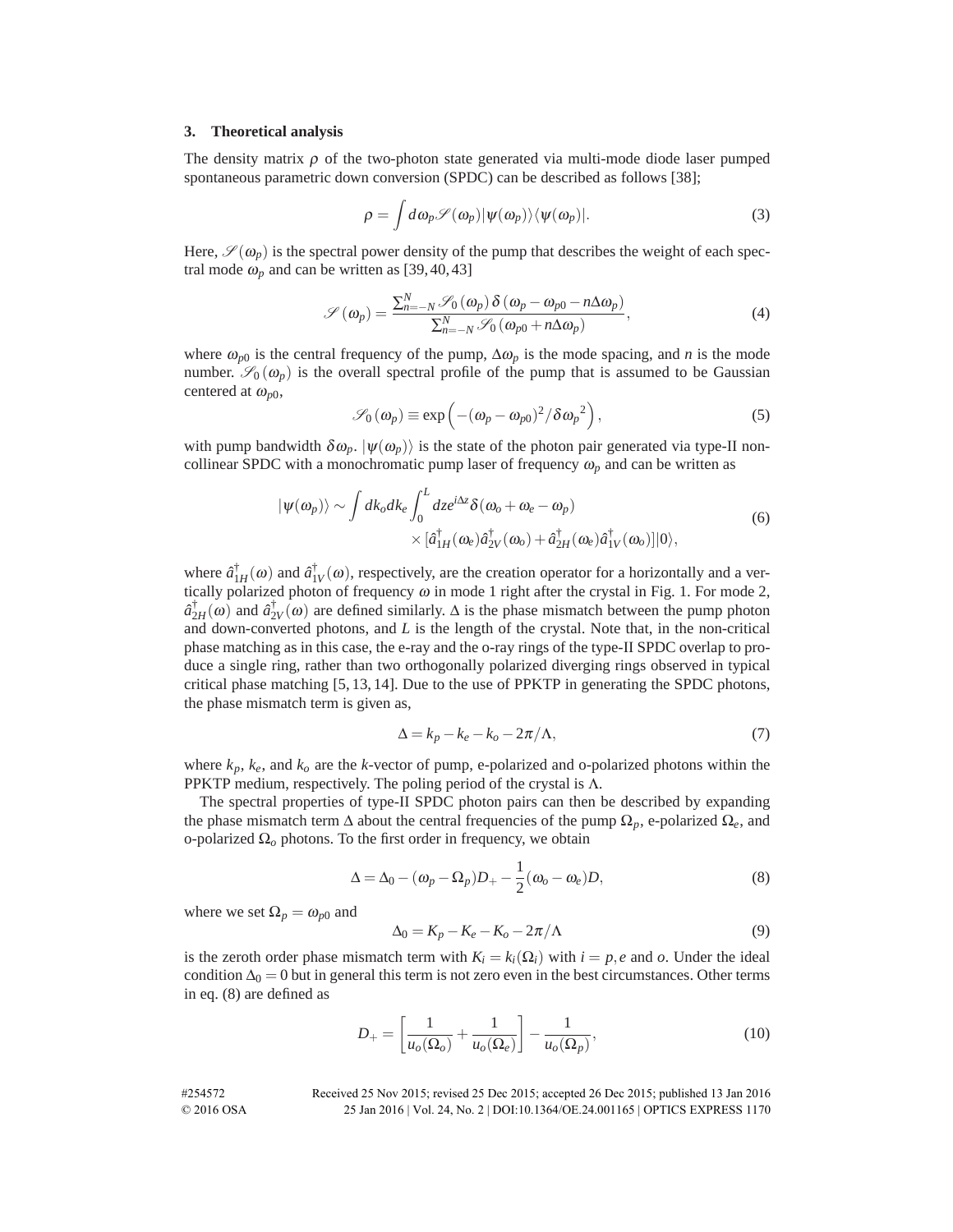and

$$
D = \frac{1}{u_o(\Omega_o)} - \frac{1}{u_e(\Omega_e)},\tag{11}
$$

where  $u_0(\omega)$  and  $u_\ell(\omega)$ , respectively, are the group velocities of o-polarized and e-polarized photons inside the crystal.

The coincidence count rate at the detectors D1 and D2 can be described as

$$
R_c \propto \int dt_1 dt_2 \, \text{tr}\left[\rho E_1^{(-)}(t_1) E_2^{(-)}(t_2) E_2^{(+)}(t_2) E_1^{(+)}(t_1)\right],\tag{12}
$$

where

$$
E_1^{(+)}(t_1) = \frac{1}{\sqrt{2}} \int d\omega [\hat{a}_{1H}(\omega) + e^{i\omega \tau} \hat{a}_{2V}(\omega)] e^{-i\omega t_1}
$$
(13)

and

$$
E_2^{(+)}(t_2) = \frac{1}{\sqrt{2}} \int d\omega [\hat{a}_{1V}(\omega) \pm e^{i\omega \tau} \hat{a}_{2H}(\omega)] e^{-i\omega t_2}
$$
(14)

are the positive frequency components of the quantized electric fields at  $D1$  at time  $t_1$  and  $D2$  at time  $t_2$  [24], respectively. Here,  $\tau = x/c$  where *x* is the optical path length difference between the two paths in Fig. 1(b). The  $\pm$  sign in  $E_2^{(+)}(t_2)$  refer to the two orthogonal polarization projection basis. When the polarization analyzer P2 in front of D2 is set at  $|D\rangle = \frac{1}{\sqrt{2}}(|H\rangle + |V\rangle)$ , the + sign should be chosen and, when P2 is set at  $|A\rangle = \frac{1}{\sqrt{2}}(|H\rangle - |V\rangle)$ , the – sign is chosen. Evaluating the above equation leads to the coincidence count rate,

$$
R_c = 1 \pm \mathcal{T}(\tau), \tag{15}
$$

where the  $\pm$  sign represents the two-photon polarization projection basis for P1 and P2:  $+$  for  $(|D\rangle, |D\rangle)$  and  $-$  for  $(|D\rangle, |A\rangle)$ . The term  $\mathcal{T}(\tau)$  responsible for two-photon quantum interference is given as

$$
\mathscr{T}(\tau) = \int d\omega_p \mathscr{S}(\omega_p) \cos \left[ \left\{ \frac{2D_+}{D} (\omega_{p0} - \omega_p) + \frac{2\Delta_0}{D} \right\} \tau \right] \text{tri} \left( \frac{2}{\pi L D} \tau \right). \tag{16}
$$

Here, the triangular function is defined by

$$
tri(x) = max(1 - x, 0),
$$
 (17)

where  $max(a, b)$  yields the largest of *a* and *b*.

#### **4. Experimental results**

First, we study the biphoton interference as a function of path length difference  $\tau$ . The polarization analyzers P1 and P2 are set at two orthogonal serttings  $(|D\rangle, |D\rangle)$  and  $(|D\rangle, |A\rangle)$ . The interferometric path length difference  $\tau$  are then scanned to observe spectral/temporal properties of the biphoton states involved in the two-photon interference. The experimental results are shown in Fig. 2. In Fig. 2(a), we show the experimental data when single-mode fiber coupled detectors are used. The interference visibility calculated from the data is 0.978. When multimode fiber coupled detectors are used, the visibility slightly dropped to 0.936 but more than ninefold increase in the two-fold count rate is observed, see Fig. 2(b).

It is noteworthy to mention that the SPDC photons from type-II PPKTP pumped by a broadband multi-mode cw diode laser exhibit rather unique biphoton interference structure. It has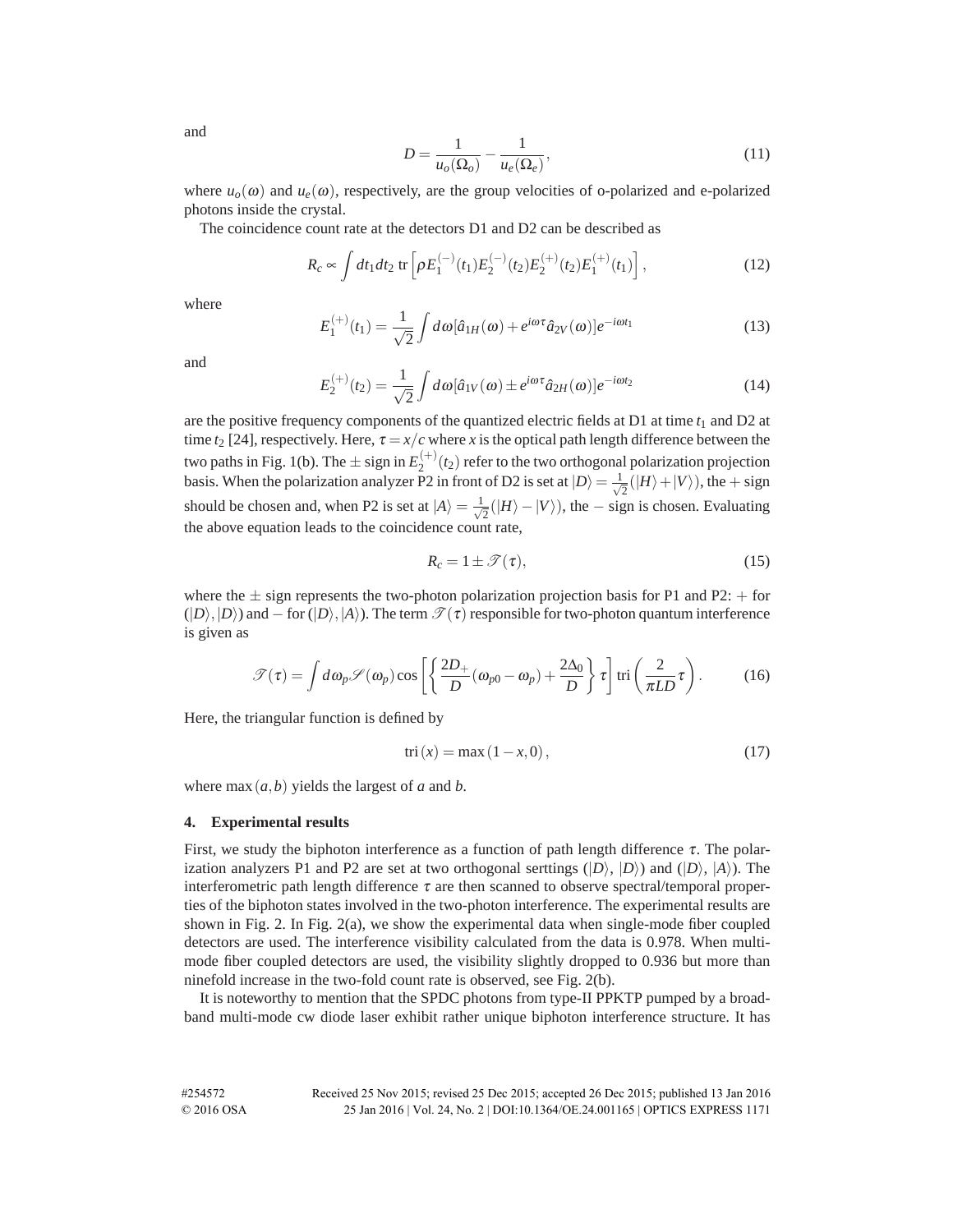

Fig. 2. Experimental data showing high-visibility two-photon quantum interference when (a) single-mode fiber coupled detectors are used and (b) multi-mode fiber coupled detectors are used. The inset shows the settings of the polarization analyzers P1 and P2. The visibilities are 0.978 for (a) and 0.936 for (b). The solid lines are curves due to Eq. (15), obtained by summing up the effect of 50 most dominant modes of multi-mode diode laser with 0.015nm mode spacing. The best fitting is obtained when the PPKTP temperature is set at 79*.*6◦C although the measured temperature is 86*.*8◦C. This discrepancy is due to systematic errors in the temperature measurement (as the location of the thermocouple in our setup was a bit far from the PPKTP crystal).

long been known that monochromatic cw laser pumped type-II SPDC photons exhibit triangular biphoton interference shape [31, 41, 42]. For mode-locked ultrafast laser pumped type-II SPDC, the biphoton interference shape is rather close to a Gaussian [31]. In the case of broadband multi-mode cw laser pumped type-II SPDC as in this case, the biphoton interference shown in Fig. 2 exhibits damped oscillatory behaviors which resemble monochromatic cw pumped type-I SPDC [42].

This hitherto unobserved effects can be explained by carefully studying Eq. (16), which shows the effect of group velocity differences of the pump and SPDC photons to the overall shape of the two-photon interference. Equation (16) contains two terms, one responsible for the triangular biphoton interference shape and the other responsible for sinusoidal oscillation, both as functions of the path length difference  $\tau$ . As the triangular term is rather well known [31,41, 42], we focus on the cosine term in Eq. (16) which includes the effect of the 0th order phase mismatch  $\Delta_0$  and the broadband multi-mode nature of the cw pump laser. When  $\tau$  is varied, the biphoton interference is modulated due to the coefficient  $\frac{2D_+}{D}(\omega_{p0} - \omega_p) + \frac{2\Delta_0}{D}$  which shows the effect of a particular frequency mode of the pump. As Eq. (16) contains summation over all frequency modes in the pump and, for each frequency mode, the modulation period is slightly different, the net result is the damped oscillatory behavior of the two-photon interference as shown in Fig. 2. Note that the function tri  $\left(\frac{2}{\pi LD}\tau\right)$ , which would give the triangular shape, turns out to be much larger in width than the damped oscillatory shape due to the fact that, in our case,

$$
\frac{2D_+}{D}(\omega_{p0} - \omega_p) + \frac{2\Delta_0}{D} \gg \frac{2}{\pi LD}.
$$
\n(18)

This is the complete opposite case of the monochromatic cw pumped type-II SPDC where only the triangular shape two-photon interference structure appears. That is, the argument of the cosine term in Eq. (16) becomes zero for the monochromatic cw pumped type-II SPDC.

We now consider the quality of Bell states generated using this scheme. To generate the Bell state, we set the path length difference  $\tau = 0$  and we reconstruct the density matrix of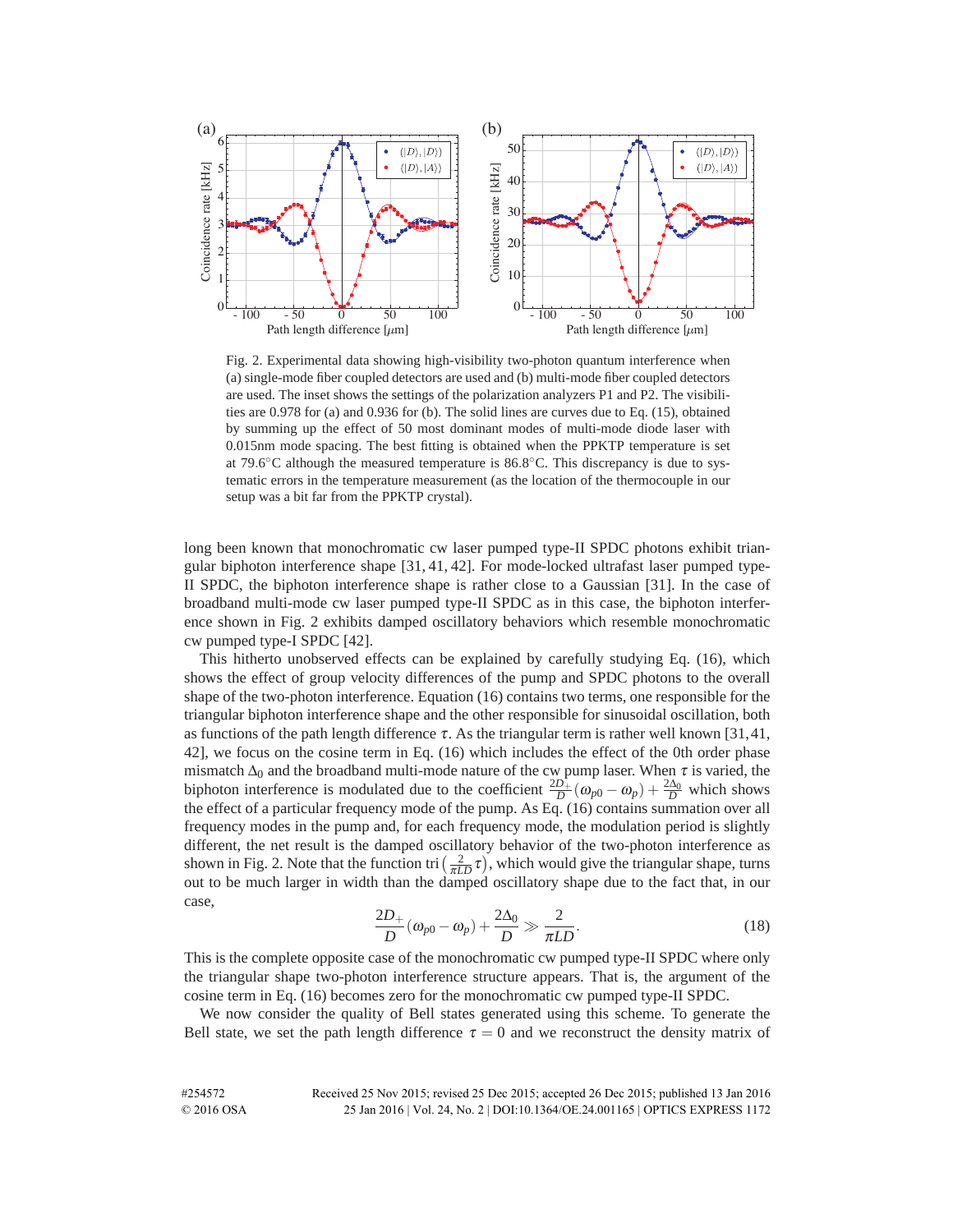

Fig. 3. The reconstructed density matrix of the generated Bell state. The entangled state with respect to  $\frac{1}{\sqrt{2}}$  $\frac{1}{2}$ ( $|H,H\rangle + |V,V\rangle$ ) has fidelity 0.992 and 0.968 for photon pairs coupled into (a) single-mode fibers and (b) multi-mode fibers for detection. Concurrence, which quantifies the amount of two-qubit entanglement, is for (a) 0.983 and for (b) 0.937.

the two-photon polarization state by using quantum state tomography. The results are shown in Fig. 3. As shown in Fig. 3, high fidelity Bell states are generated. Concurrence  $\mathscr{C}$ , which quantifies the amount of two-qubit entanglement, is calculated from the reconstructed density matrix:  $\mathcal{C} = 0.983$  for Fig. 3(a) and  $\mathcal{C} = 0.937$  for Fig. 3(b).

The experimental results demonstrate an ultra-bright and high-fidelity source of polarizationentangled photon pair by using the universal Bell state synthesizer scheme. By using commercial Si-SPAD (Perkin Elmer SPDC-AQR) with the quantum efficiency of  $\sim$ 50% at 810 nm, we achieved the coincidence count rate of 7,000 pair $\cdot$ mW<sup>-1</sup> for single-mode fiber coupling and 90,900 pair $\cdot$ mW<sup>-1</sup> for multi-mode fiber coupling.

There indeed has been a remarkable progress in achieving a high-flux source of polarization entangled photon pairs in recent years. To put our work into context, it is worth looking at a few notable results in high-flux sources of entangled photon pairs. Steinlechner *et al.* has demonstrated coincidence detection rates of 16 kHz (by using two 20 mm long type-0 PPKTP and at 25  $\mu$ W pump power) [12] and 11.8 kHz (by using a 11 mm long type-0 PPKTP and at 10.4  $\mu$ W pump power) [18]. Here, however, the pump coherence length must be greater than the crystal length to achieve high fidelity Bell states. The Sagnac scheme is more versatile and the coincidence detection rate of 82 kHz (by using a 25 mm long type-II PPKTP and at 1 mW pump power) has been achieved [34]. This approach however requires high quality dual-wavelength optics for high fidelity Bell states. In our work, by adopting the Bell state synthesizer scheme, we have shown that it is possible to achieve a stable, high flux, and high fidelity source of Bell states albeit using a low cost diode pump laser and off-the-shelf optics.